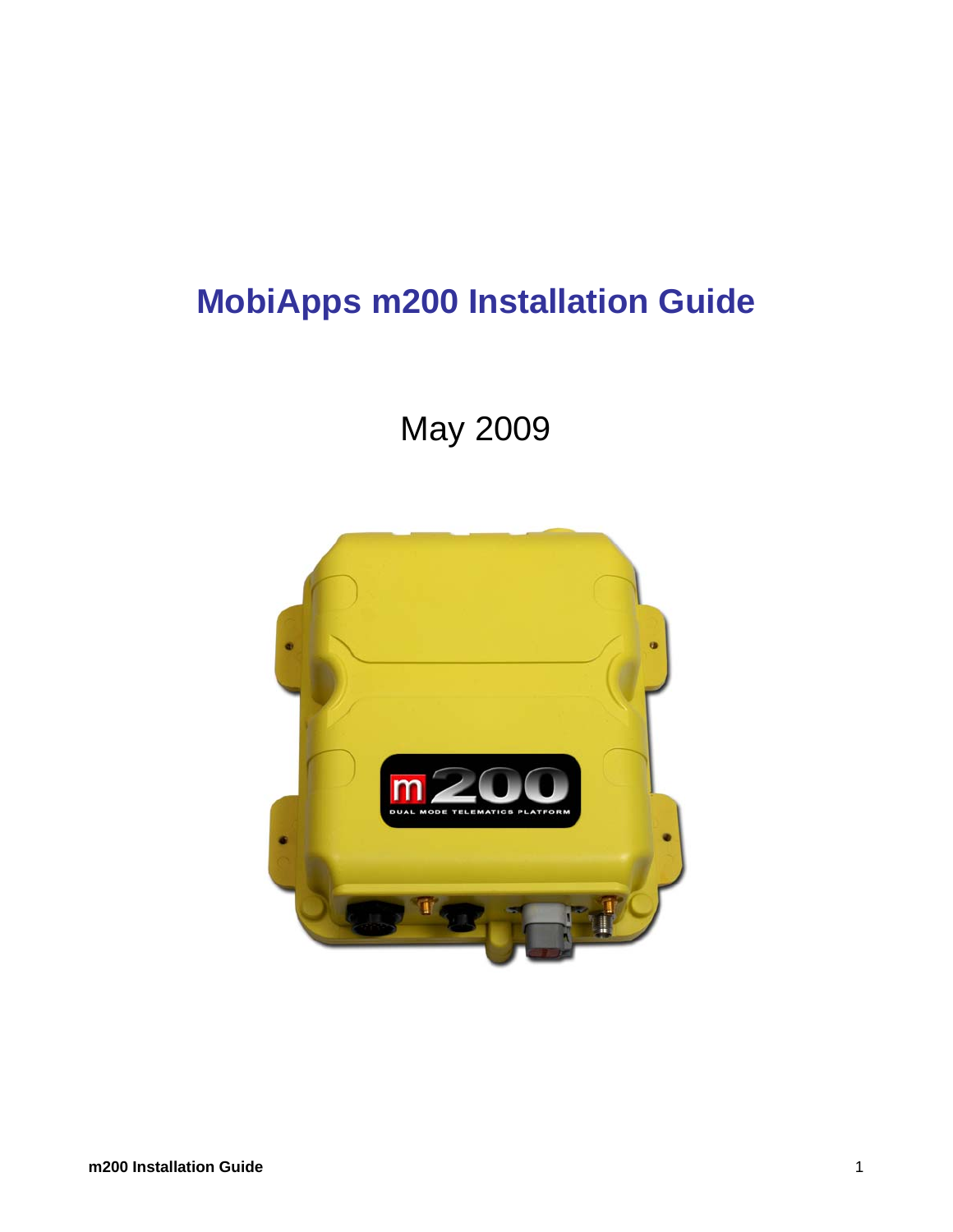## **List of Equipment**

This section lists the equipment required to install the m200. The complete equipment kit includes the following:

- m200 Dual-Mode Telematics Platform
- Mounting bracket
- Power cable
- GPS antenna
- GSM antenna
- Satellite antenna

## **No Serviceable Parts**



Note: The m200 contains no user serviceable parts and therefore must be returned to the manufacturer for service. The SIM card must be supplied to MobiApps during manufacturing. Opening the case will void the warranty. The only part with a finite life is the internal lead battery, with an expected life of 3 years.

## **m200 Placement Rules and Recommendations**

Care must be taken to ensure that the supplied cable can reach from the m200 to the power supply and the ignition switch (if used).

| <b>Device</b>           | Image | <b>Description</b>                                                                                                                                                                                            |
|-------------------------|-------|---------------------------------------------------------------------------------------------------------------------------------------------------------------------------------------------------------------|
| m200                    |       | The m200 contains the satellite data<br>communications transceiver, GPS receiver,<br>GSM transceiver, application processor and<br>internal backup battery.                                                   |
| <b>Mounting Bracket</b> |       | The mounting bracket holds the m200 to a<br>flat mounting surface.                                                                                                                                            |
| Power Cable             |       | The power cable is 3 feet (90 cm) in length.<br>At one end, the cable connects to the<br>ignition switch and the main power source.<br>The terminal end connects to the 20-pin<br>connector on the m200 unit. |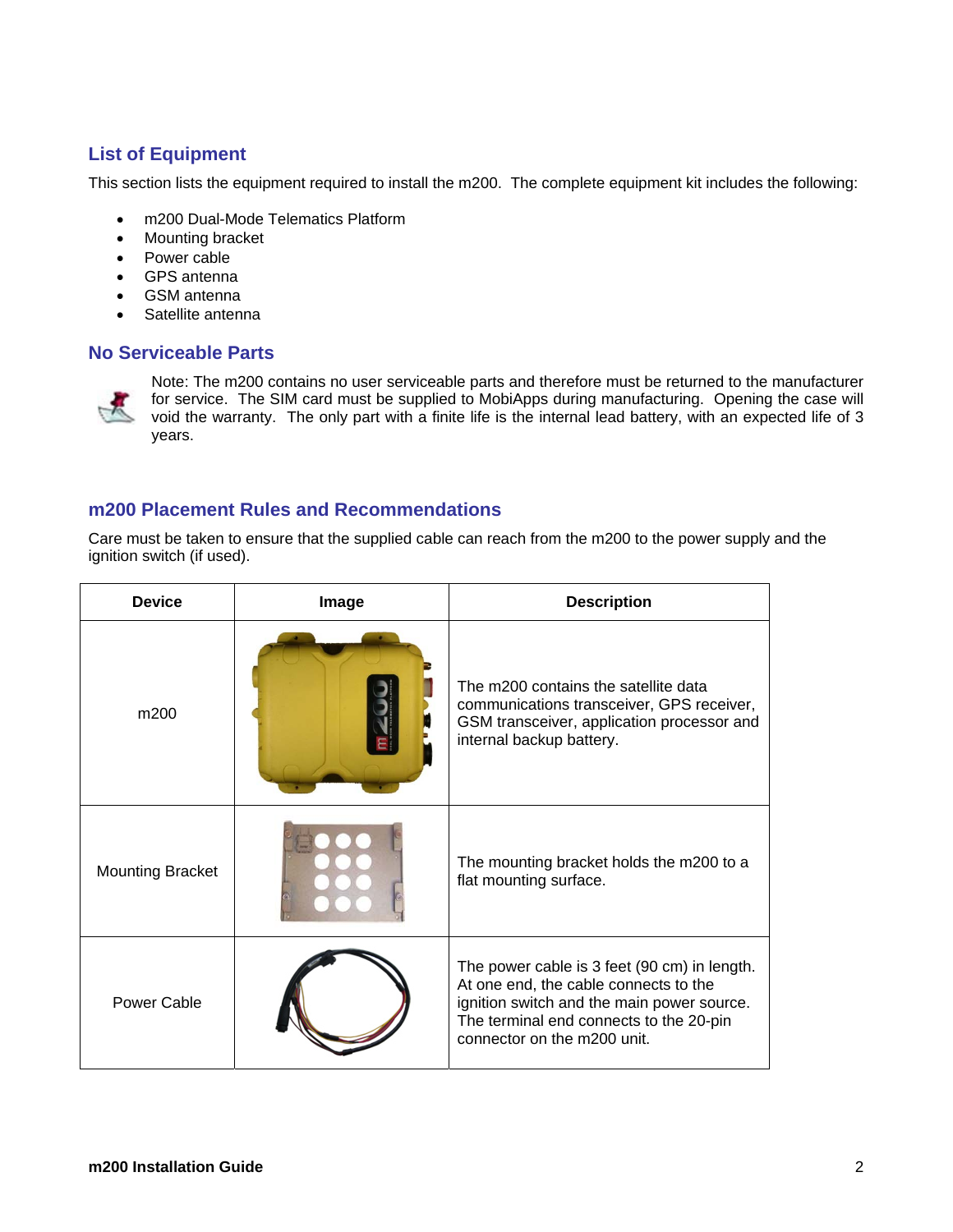## **Power Supply Requirements**

#### *Connection Requirements*

The main battery / power source cables should be connected to a 12V or 24V power source, if not hooked up directly to the vehicle's battery terminals. Maximum continuous power dissipation is 120 mA at 12 V. While the unit is transmitting, power consumption may momentarily peak at 2 A.

#### *Recommended Core Wire*

16 AWG or thicker gauge wire is recommended for connecting to the power harness leads.

## **m200 Physical Dimensions**

The diagram below illustrates the physical dimensions of the m200.



*Figure 1: m200 Connector View* 



#### *Figure 2: m200 Side View*

### **Installing the m200**

In this section, you will learn how to install the m200 unit and its components. Please read the detailed instructions before beginning the installation.



Caution! Do not mount the m200 near a magnetic field, battery chargers, battery isolators, generators or electric motors.

## *Install the m200 Mounting Bracket*



The m200 mounting bracket provided with this installation kit is used to attach the m200 to the vehicle. The bracket provides easy mounting and dismounting of the unit.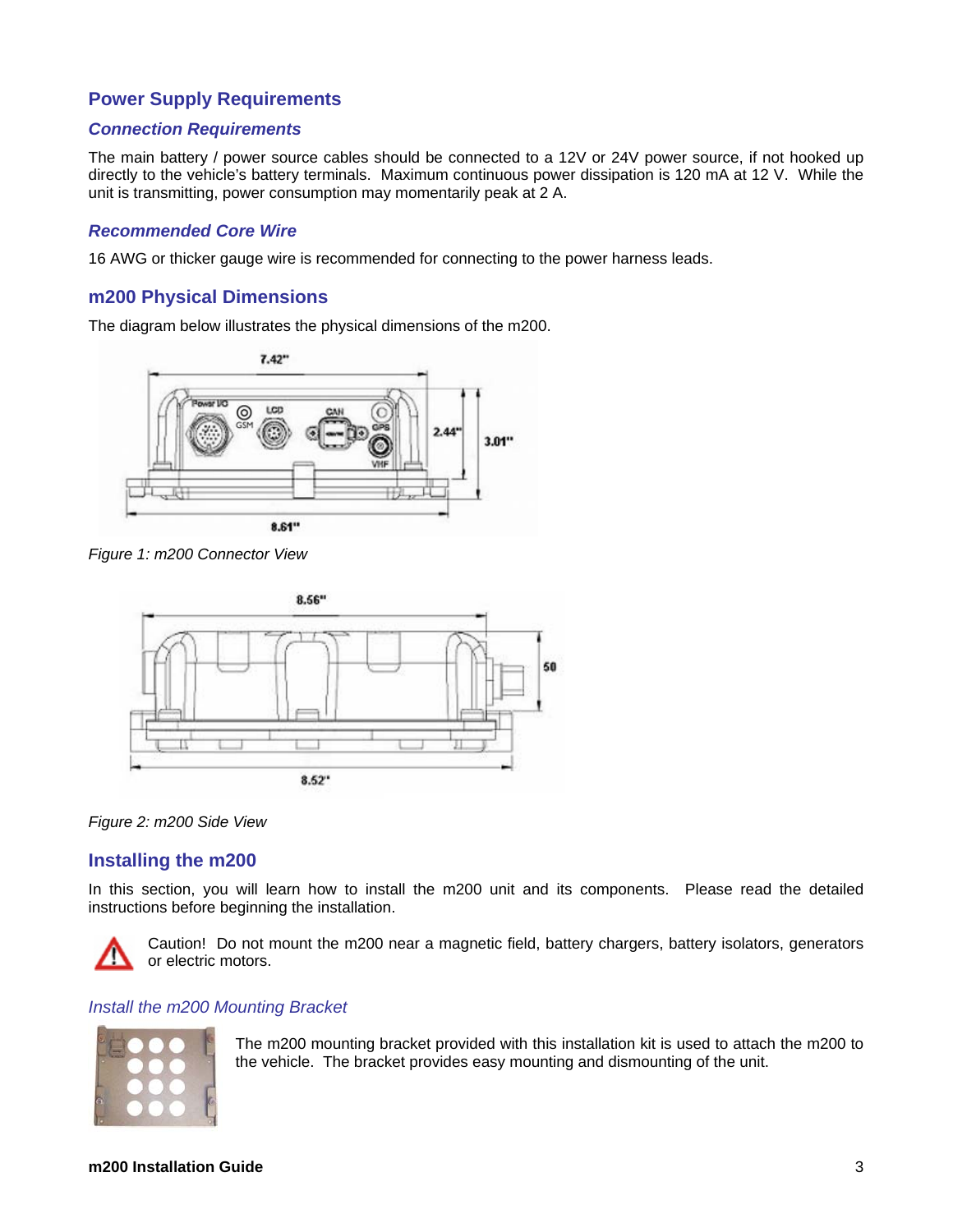

Note: The mounting bracket must be installed on a flat surface. Otherwise, if screwed down hard, the mounting bracket can flex, preventing the four fasteners from lining up with the mating holes in the m200. Spacers should be placed below the mounting bracket to prevent flexing. A mounting kit can be ordered from MobiApps.

## *Orientation of the m200*

The m200 can be installed in three different ways:





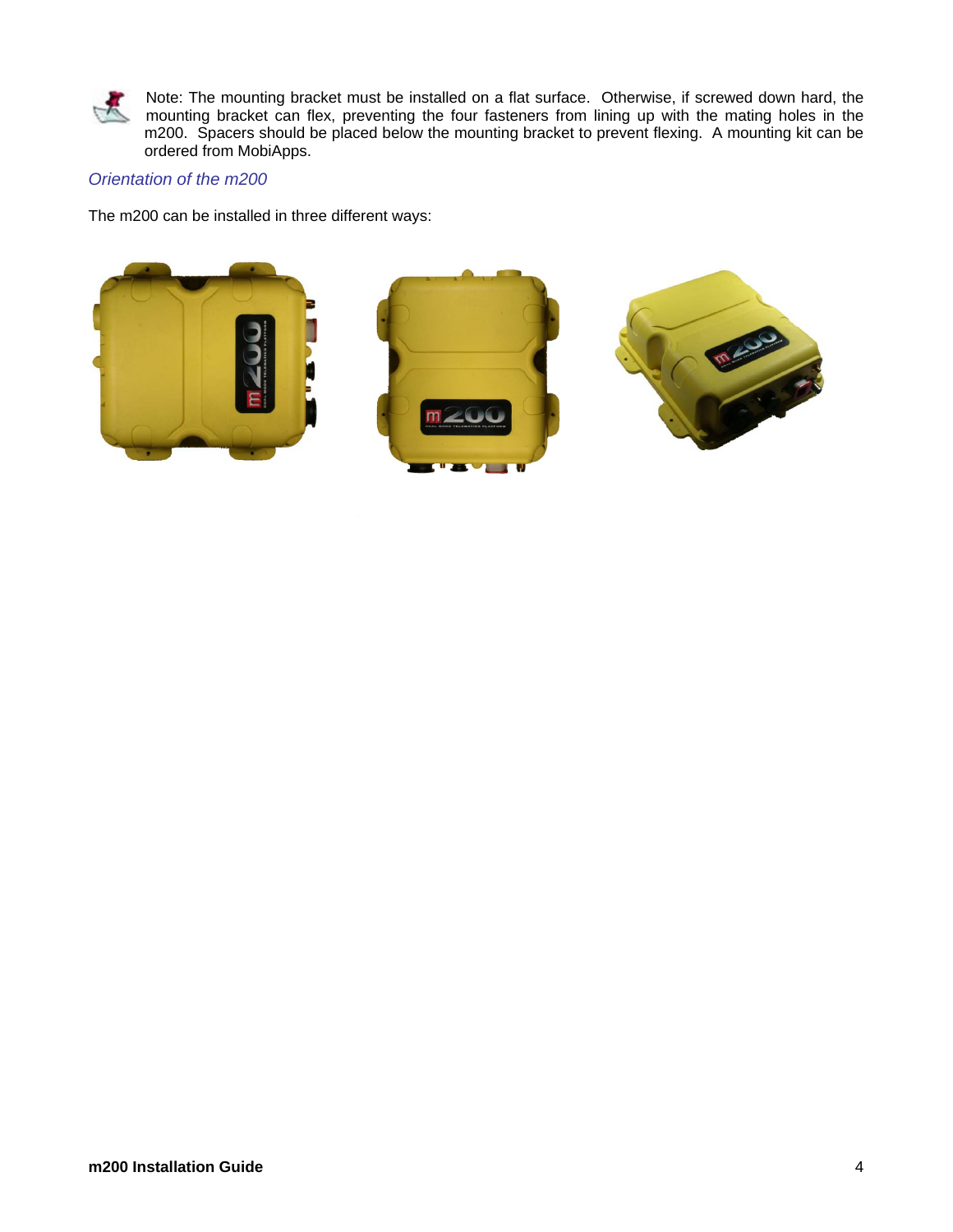

Caution! On the opposite side where the connectors are placed, there is safety vent for battery outgassing. The m200 MUST be oriented so that the vent is on the upper half of the box. This allows the light and potentially explosive hydrogen gas to escape. Placing the vent downwards can cause the gas to accumulate inside the m200.



**Vent must face upwards.** 



Caution! The m200 should not be installed in the manner illustrated below with the vent on the bottom.



Tip: The m200 may need to be serviced and it should therefore be placed in a location where it is easy to dismount.

### *Placing the m200*

After you have fixed the mounting bracket, you need to insert the m200 into the mounting bracket. Push the m200 against the mounting bracket and slide down.

After you have placed the m200 into the mounting bracket, tighten all thumbscrews. This can be accomplished more easily with a screwdriver.

### *Step By Step Installation Instructions*

- 1. Find a good location to mount the m200, making sure that all cables will comfortably reach the m200. Keep the m200 at least 12 inches (30 cm) from any magnetic fields or electric motors. Mount the bracket on a flat surface using the bracket as a template. Mount the m200 in an easily accessible area for any future upgrades.
- 2. Mount the satellite antenna in such a way that it has an unobstructed view of the sky and is at least 3 feet (1 meter) away from any other antenna or radar.
- 3. Mount the GPS receiver in a location with a 360-degree view of the sky.
- 4. Run and connect the fused red wire either to the positive terminal on the main battery (or battery bank) or to a distribution / power panel. Run and connect the yellow ground wire.